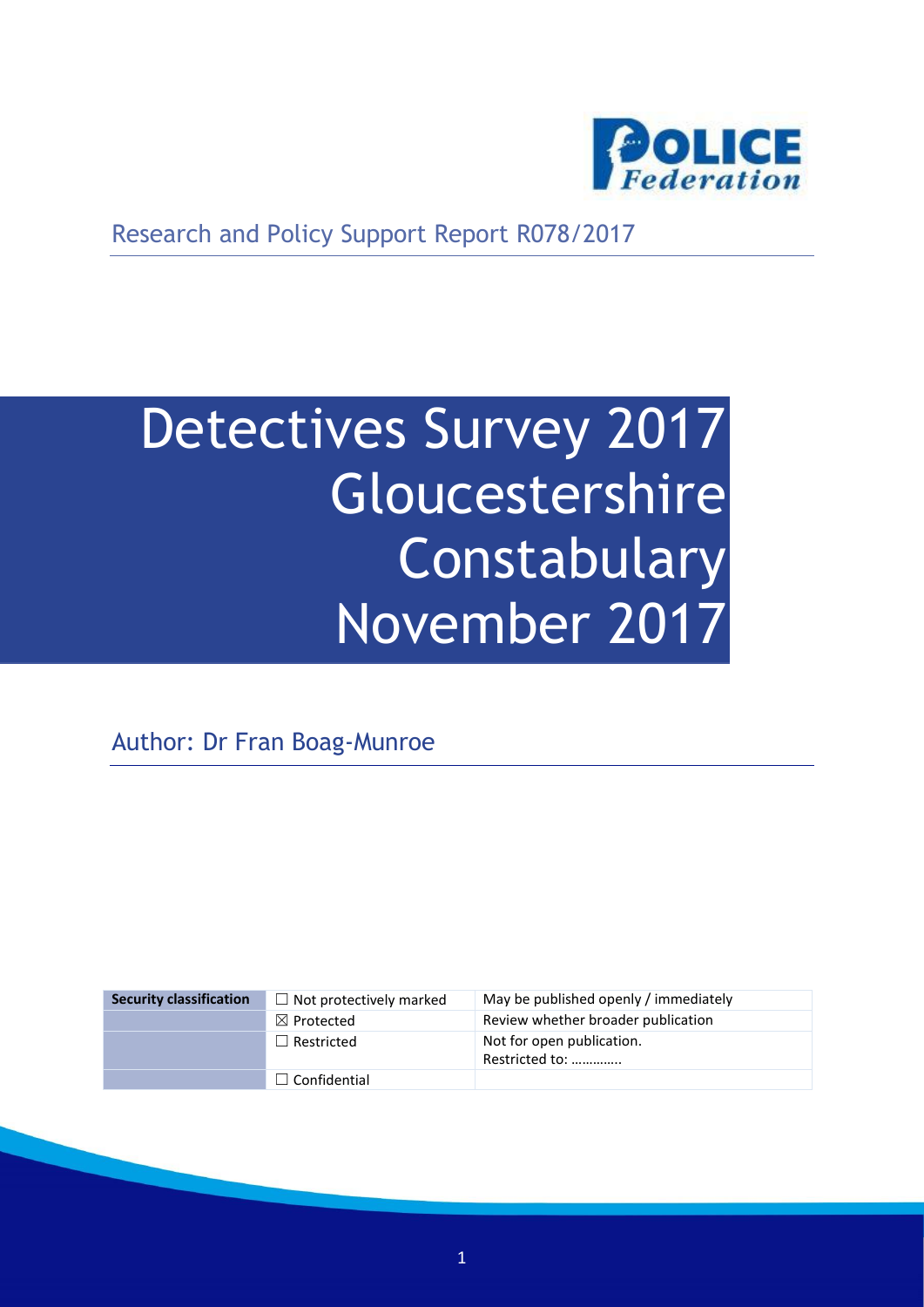#### **INTRODUCTION**

This report provides a summary of responses to the PFEW National Detectives Survey received from respondents in Gloucestershire Constabulary in 2017.

Some of the questions asked in this year's survey were the same as in the 2015 National Detectives Survey; this allowed us to monitor any changes since the last time the survey was conducted. Other questions were new to 2017, to be able to look in more detail at the context in which detectives are currently working.

Where appropriate, details of average responses for the police service as a whole are also presented, differences between the national and local responses have not been tested statistically and therefore any differences reported are for guidance only and must be treated with caution.

#### **RESPONSE RATE AND RESPONDENTS**

The National Detectives Survey 2017 opened on 1st September 2017 and closed on 24th September 2017. During this time, detective officers were invited to attend via the Police Federation's National Membership Database, as well as via local Joint Branch Boards and the National Detectives Forum mailing list.

**67 responses were received from detectives in Gloucestershire Constabulary**. There is still no accepted measure of the total number of detectives in England and Wales. It is therefore not possible to calculate a definitive response rate for the survey as a proportion of the total number of detectives. However, for comparison the number of responses received within Gloucestershire Constabulary was higher than when this survey was last conducted in 2015, when 59 responses were received.

## **IMPACT OF SERVICE CUTS**

**45% of respondents within Gloucestershire Constabulary said that service cuts have had a major impact on their morale**; this was lower than the national average, where 56% detectives said that service cuts have had a major impact upon their morale.

In addition, **25% of respondents within Gloucestershire Constabulary said service cuts have had a major impact upon their physical health and wellbeing, whilst 22% said that service cuts have had a major impact upon their mental health and wellbeing**. For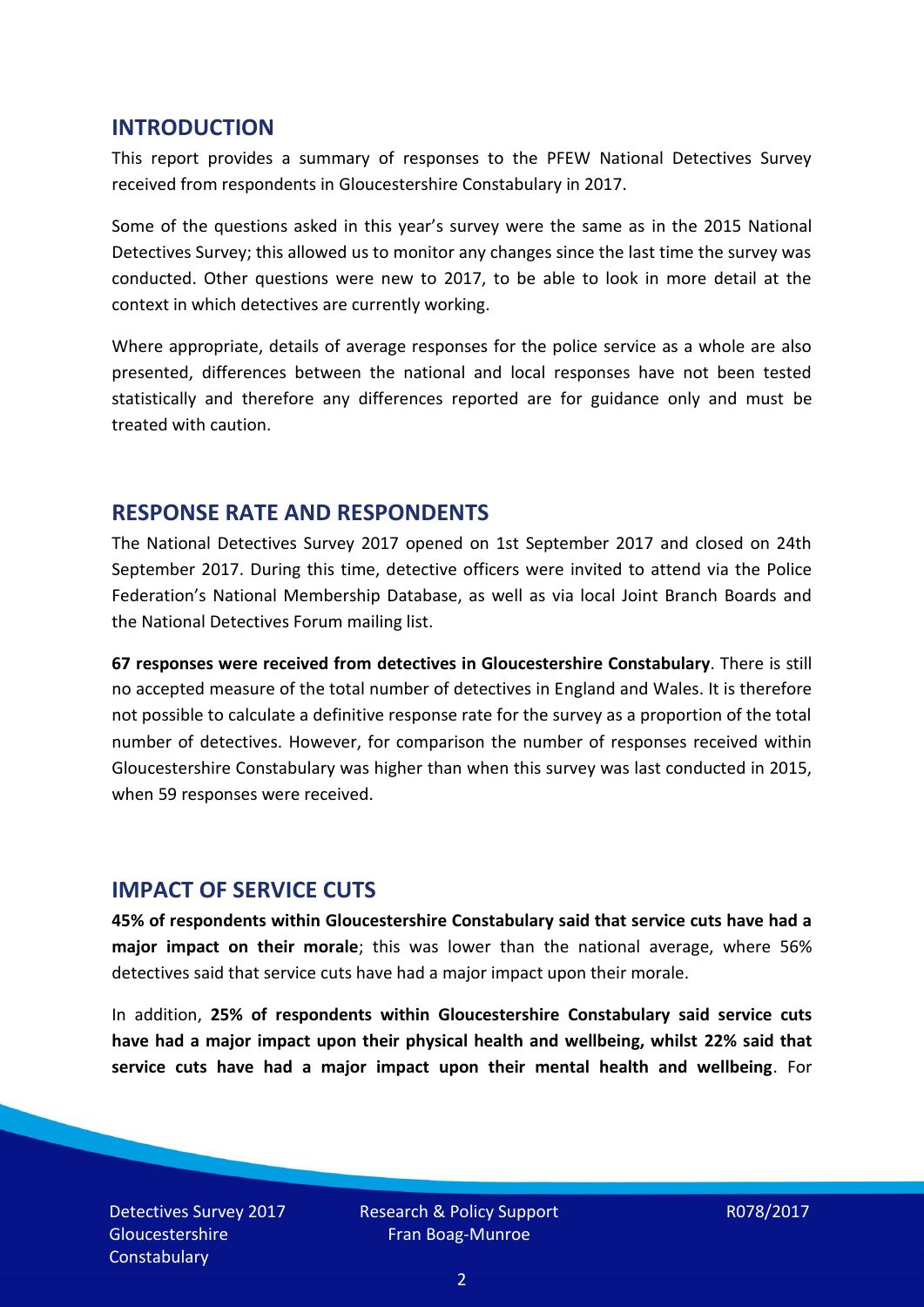comparison, in England and Wales as whole 27% of detectives said that service cuts have had a major impact on their physical health and wellbeing and also on their mental health and wellbeing.

| How, if at all, have<br>service cuts affected | No impact | <b>Minor impact</b> | <b>Moderate</b><br>impact | <b>Major impact</b> |
|-----------------------------------------------|-----------|---------------------|---------------------------|---------------------|
| Your morale                                   | 3%        | 10%                 | 42%                       | 45%                 |
| Your physical health and<br>wellbeing         | 13%       | 27%                 | 34%                       | 25%                 |
| Your mental health and<br>wellbeing           | 13%       | 31%                 | 33%                       | 22%                 |

**52% of respondents in Gloucestershire Constabulary said that service cuts have substantially increased their overall workload; 49% said that service cuts have substantially increased how fatigued they feel; and 46% said that service cuts have substantially increased how stressful they find their jobs**. Comparison of these proportions in Gloucestershire Constabulary to England and Wales as a whole can be found in the table below.

|                                    | <b>Gloucestershire</b><br><b>Constabulary</b>           | <b>England and Wales</b>                                |
|------------------------------------|---------------------------------------------------------|---------------------------------------------------------|
| Your overall workload              | 52% substantially increased<br>(39% slightly increased) | 62% substantially increased<br>(32% slightly increased) |
| How fatigued you feel              | 49% substantially increased<br>(42% slightly increased) | 53% substantially increased<br>(38% slightly increased) |
| How stressful you find your<br>job | 46% substantially increased<br>(39% slightly increased) | 49% substantially increased<br>(41% slightly increased) |

Detectives Survey 2017 **Gloucestershire Constabulary**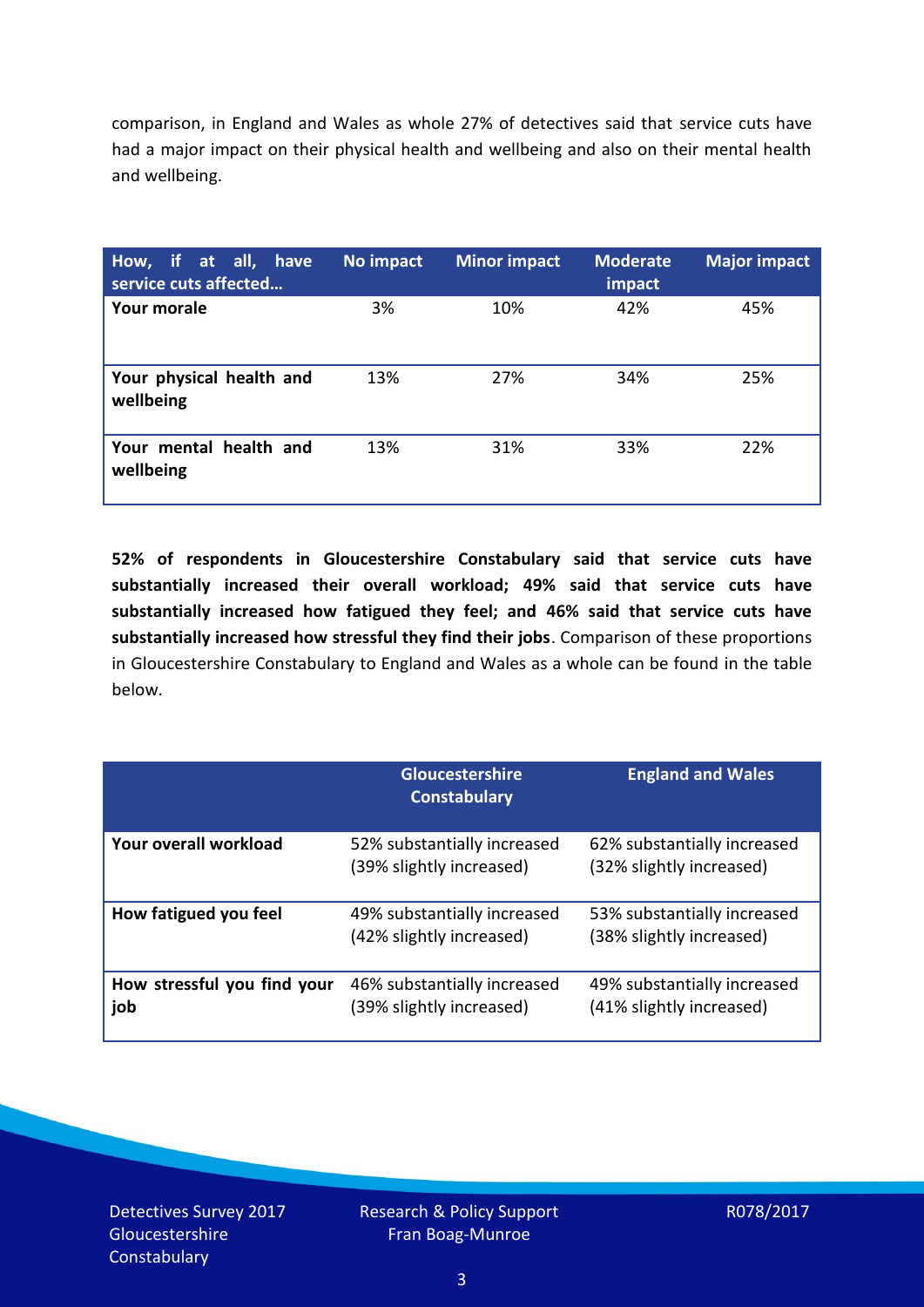## **WORKLOAD AND JOB DEMANDS**

**78% of respondents in Gloucestershire Constabulary said that their workload in the last 12 months was either too high or much too high**. This is higher than the national average - in England and Wales as a whole, 76% of respondents said that their workload had been too high or much too high in the last 12 months.

43% of respondents in Gloucestershire Constabulary said that their workload enabled them to provide the service needed to victims either most or all of the time; this compares to 27% of detectives in England and Wales as a whole. **The proportion of respondents in Gloucestershire Constabulary who said that their workload enabled them to provide the service needed to victims either most or all of the time has increased since 2015** when 36% of respondents felt that they could provide the service needed either most or all of the time.

In addition, 33% of respondents in Gloucestershire Constabulary said that their workload enabled them to provide the service needed to witnesses either most or all of the time, in comparison to 22% of detectives in England and Wales overall. **The proportion of respondents in Gloucestershire Constabulary who said that their workload enabled them to provide the service needed to witnesses either most or all of the time has decreased since 2015**, when 49% of respondents felt that they could provide the service needed either most or all of the time.

| Does your workload enable<br>you to provide the service<br>needed to? | <b>Never</b> | <b>Sometimes</b> | Most or all of the<br>time |
|-----------------------------------------------------------------------|--------------|------------------|----------------------------|
| <b>Victims</b>                                                        | 3%           | 54%              | 43%                        |
| <b>Witnesses</b>                                                      | 3%           | 64%              | 33%                        |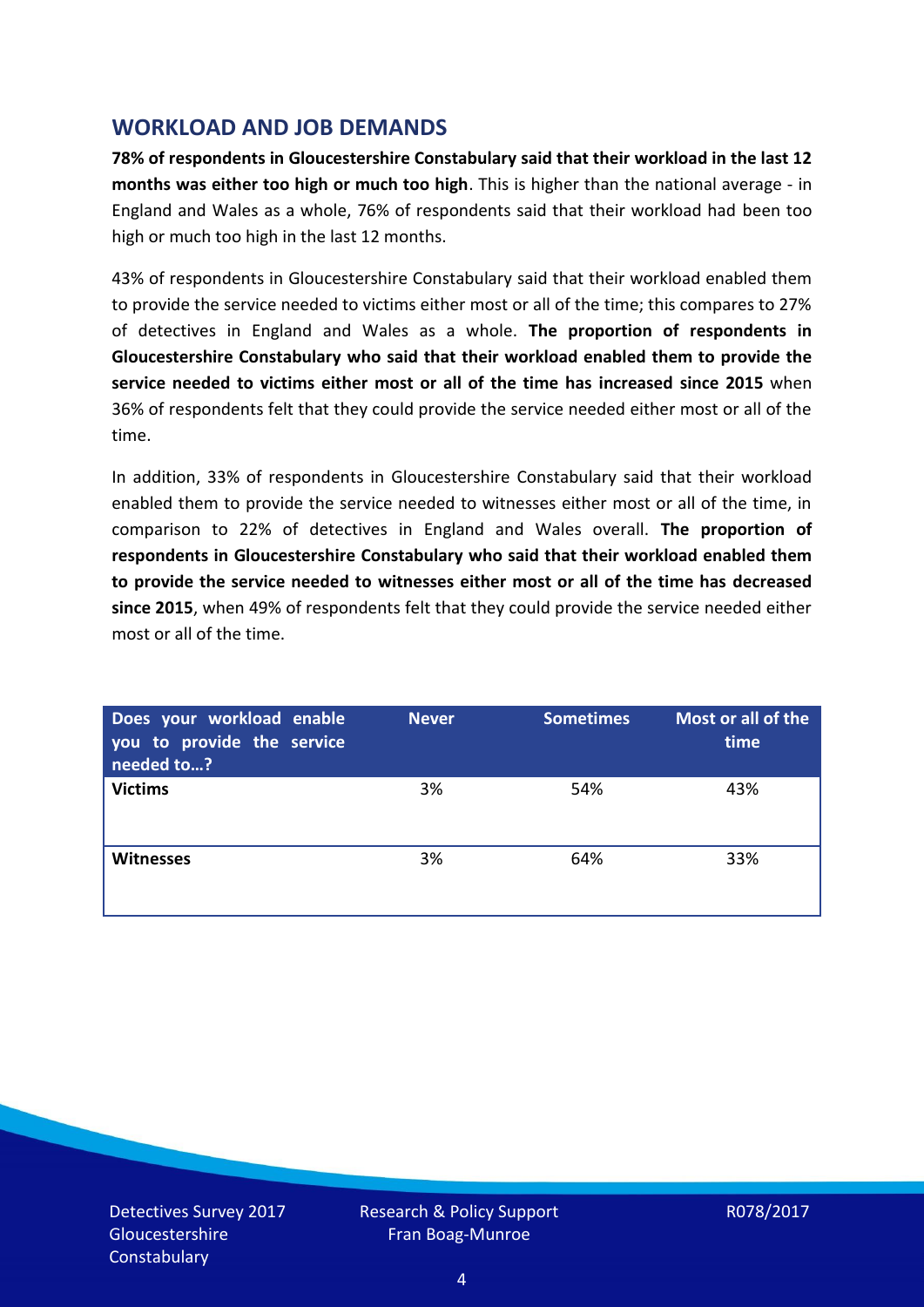### **JOB RELATED STRESS**

In Gloucestershire Constabulary, **45% of respondents said that they felt emotionally drained from work either most or all of the time**. Nationally, this proportion was 48%. The proportion of respondents in Gloucestershire Constabulary who said that they had felt emotionally drained from work either most or all of the time has increased since 2015, when 41% of respondents said that they felt emotionally drained from work.

**48% of respondents in Gloucestershire Constabulary said that their job was either very or extremely stressful**. This is the proportion of respondents who, in effect, report a nondiagnostic case of work-related stress within Gloucestershire Constabulary.



In England and Wales as a whole 48% of detectives reported a case of work-related stress. Therefore **the proportion of respondents in Gloucestershire Constabulary who reported a case of work-related stress was the same as the national average**. The reasons given by respondents in Gloucestershire Constabulary for why they found their job stressful are presented below.

Detectives Survey 2017 **Gloucestershire Constabulary**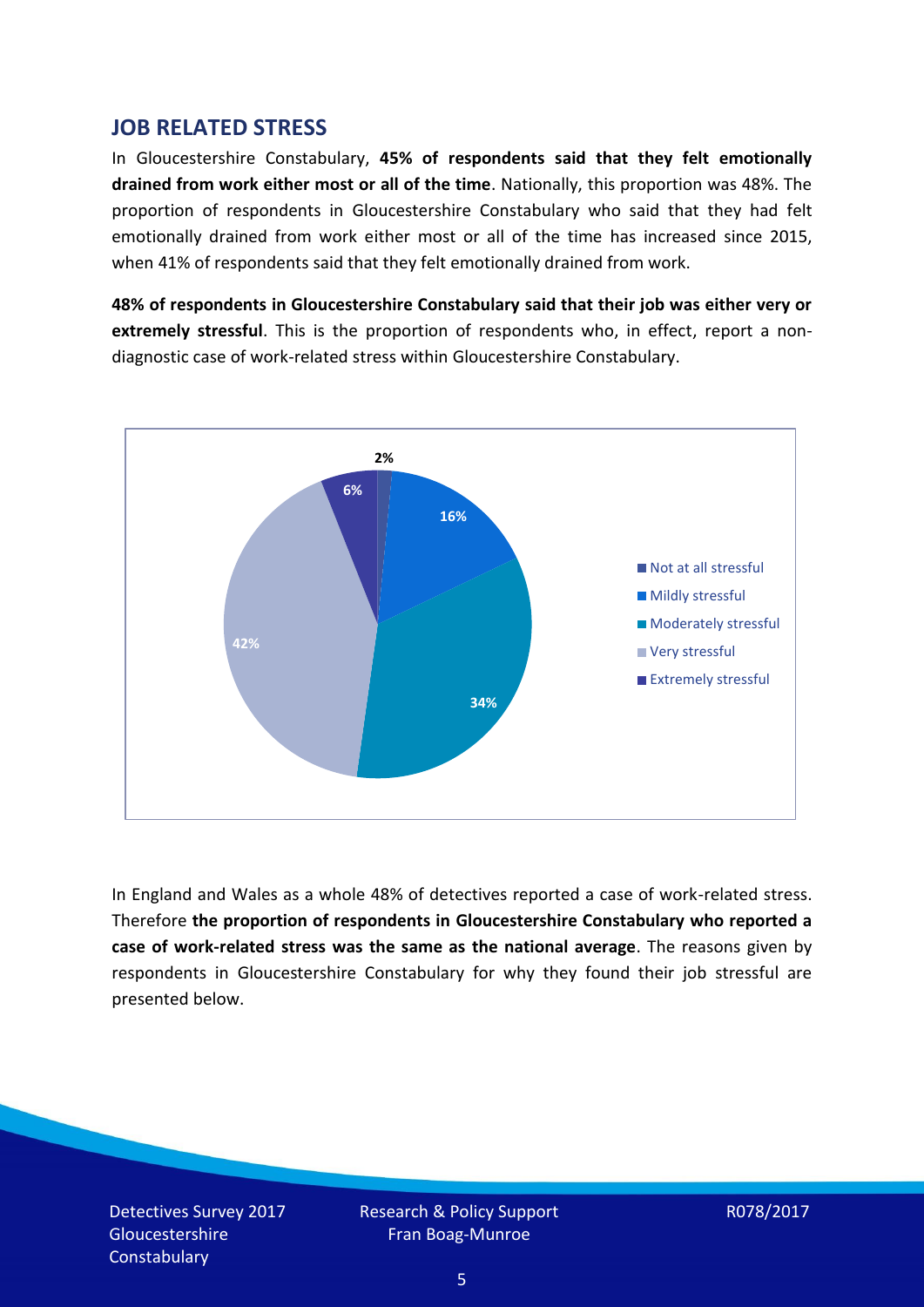| My job is stressful because                                           | <b>Proportion</b>       | <b>Proportion</b>       |
|-----------------------------------------------------------------------|-------------------------|-------------------------|
|                                                                       | agreeing or<br>strongly | agreeing or<br>strongly |
|                                                                       | agreeing in             | agreeing in             |
|                                                                       | Gloucestershire         | <b>England and</b>      |
|                                                                       | <b>Constabulary</b>     | <b>Wales</b>            |
| There are high levels of personal responsibility                      | 94%                     | 93%                     |
| There aren't enough officers in my team/unit                          | 87%                     | 86%                     |
| I feel like the general public and partner agencies                   | 85%                     | 82%                     |
| often have unrealistic expectations                                   |                         |                         |
| The nature of my work is high-risk                                    | 76%                     | 80%                     |
| I have a high workload                                                | 79%                     | 80%                     |
| There is frequent organisational change                               | 76%                     | 79%                     |
| My work is emotionally demanding                                      | 78%                     | 71%                     |
| I don't have enough time to be able to do my job to a                 | 72%                     | 70%                     |
| standard of which I can be proud                                      |                         |                         |
| I am unable to meet all the conflicting demands on my<br>time at work | 72%                     | 69%                     |
| I am exposed to traumatic or distressing incidents and<br>material    | 80%                     | 64%                     |
| I frequently have unrealistic time pressures                          | 61%                     | 61%                     |
| There aren't enough opportunities for professional<br>development     | 57%                     | 57%                     |
| I frequently have unachievable deadlines                              | 57%                     | 57%                     |
| I am often pressured to work long hours                               | 52%                     | 51%                     |
| My work-life balance is poor                                          | 41%                     | 43%                     |
| I don't feel like I have enough support from<br>management            | 42%                     | 40%                     |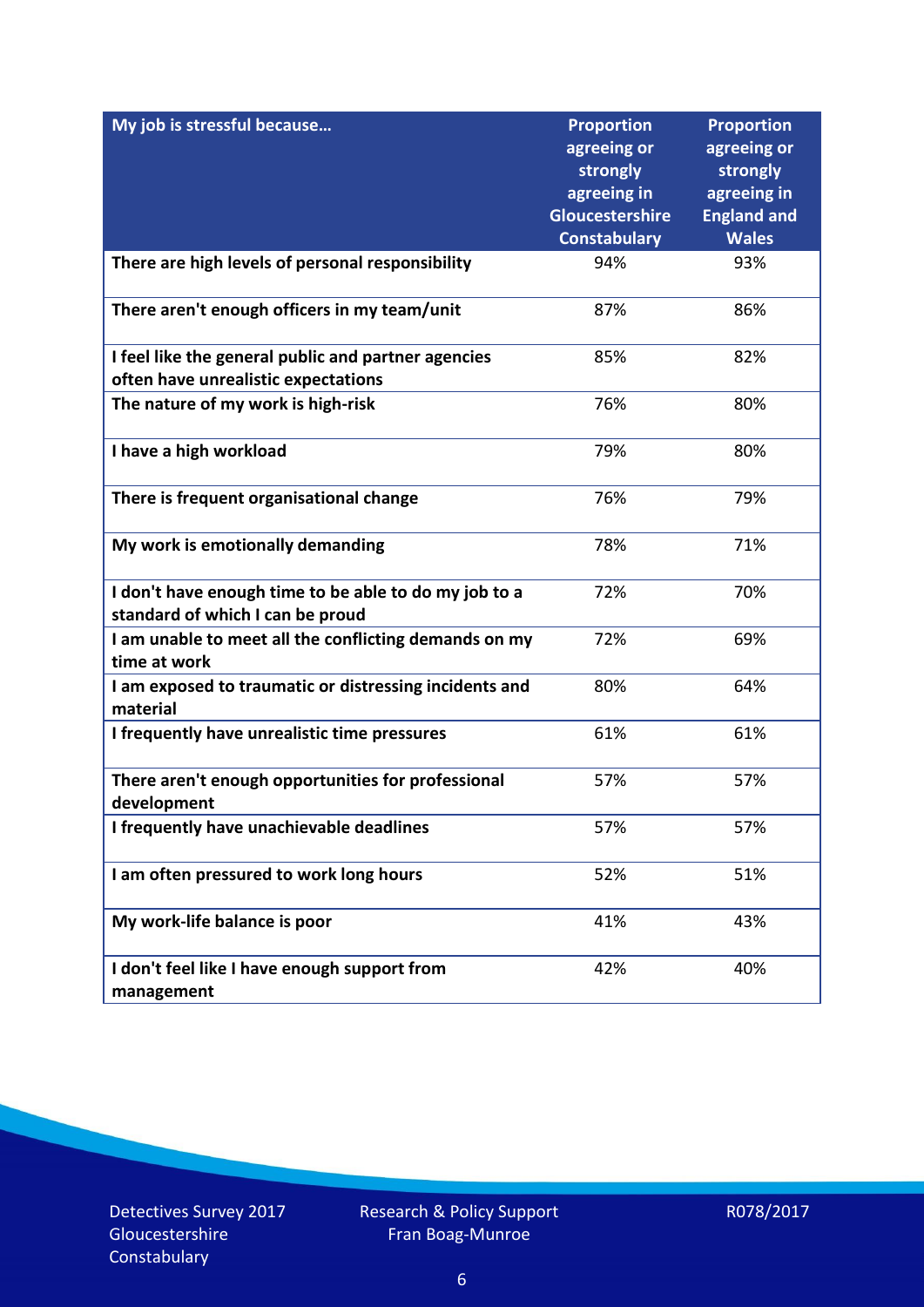## **ABSENCE AND ABSENCE BEHAVIOURS**

**Presenteeism** refers to a person attending work despite feeling that they should have taken sick leave due to their physical or mental health and wellbeing. **In Gloucestershire Constabulary, 70% of respondents reported at least one instance of presenteeism associated with their physical health and wellbeing** in the last 12 months**; 54% of respondents reported at least one instance of presenteeism associated with their mental health and wellbeing**.

**Leaveism** refers to a person taking annual leave or rest days rather than sick leave for their physical or mental health and wellbeing. In the last year, **33% of respondents in Gloucestershire Constabulary reported at least one instance of leaveism associated with their physical health and wellbeing**, whilst **23% of respondents in Gloucestershire Constabulary reported at least one instance of leaveism associated with their mental health and wellbeing.**

Finally, **52% of respondents in Gloucestershire Constabulary said that they had taken sickness absence due to their physical health and wellbeing** in the last 12 months. In addition, **18% of respondents said that they had taken sickness absence due to their mental health and wellbeing**.

Comparison of the proportions of respondents reporting presenteeism, leaveism and sickness absence in Gloucestershire Constabulary with England and Wales as a whole can be found in the table below.

|                             | <b>Gloucestershire Constabulary</b>     |                                       | <b>England and Wales</b>                |                                       |
|-----------------------------|-----------------------------------------|---------------------------------------|-----------------------------------------|---------------------------------------|
| At least one<br>instance of | <b>Physical health</b><br>and wellbeing | <b>Mental health</b><br>and wellbeing | <b>Physical health</b><br>and wellbeing | <b>Mental health</b><br>and wellbeing |
| Presenteeism                | 70%                                     | 54%                                   | 71%                                     | 54%                                   |
| Leaveism                    | 33%                                     | 23%                                   | 42%                                     | 33%                                   |
| <b>Sickness</b><br>absence  | 52%                                     | 18%                                   | 35%                                     | 14%                                   |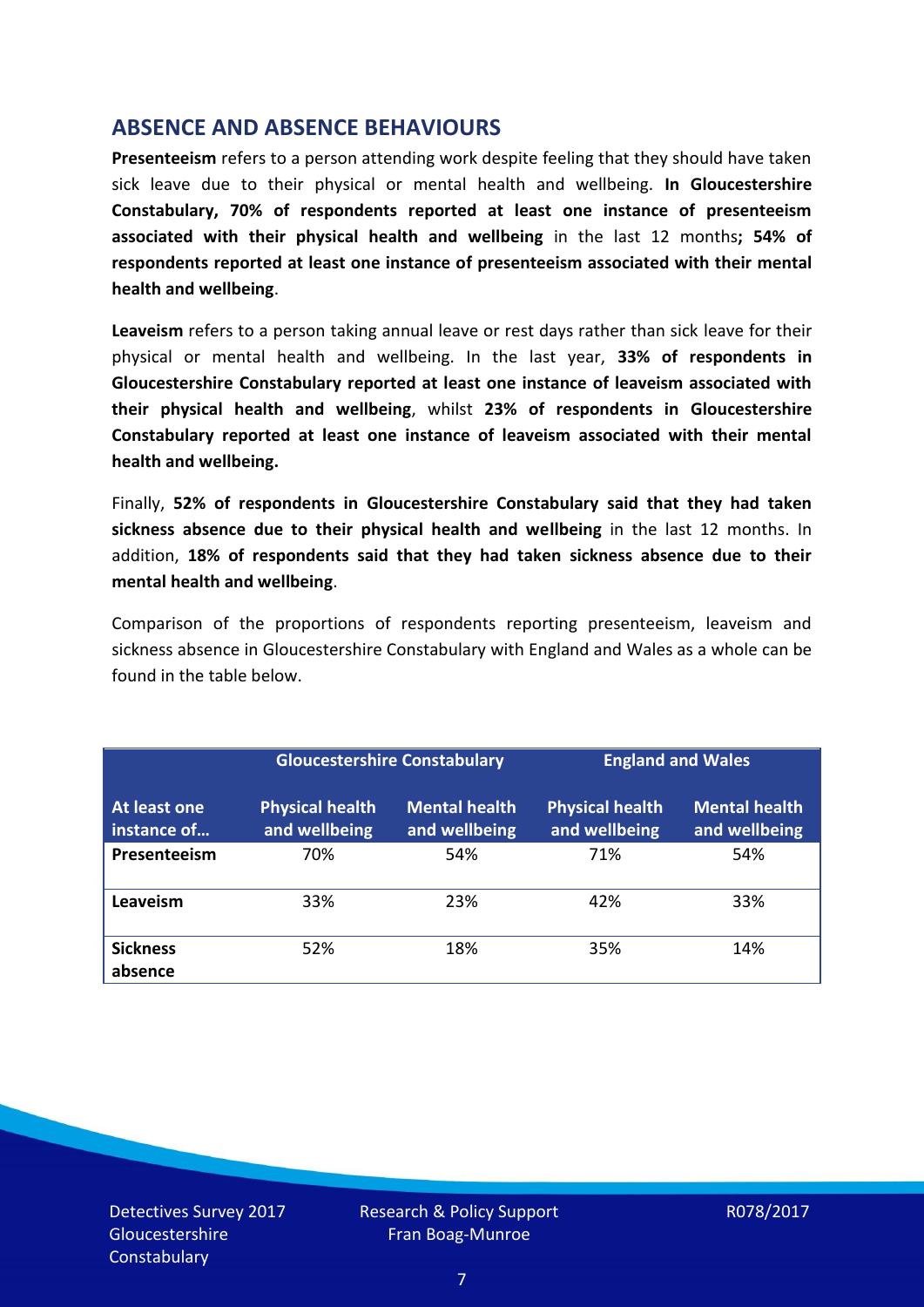## **VIEWS ABOUT THE JOB**

**73% of respondents in Gloucestershire Constabulary felt that the role of the detective was seen as less valuable to the force than it used to be.** This compares with 85% of detectives in England and Wales as a whole who said that they felt the role of the detective was now less valuable.

Respondents in Gloucestershire Constabulary were less likely to be dissatisfied than satisfied with their jobs, with **37% of respondents saying that they were dissatisfied and 48% of respondents saying that they were satisfied**. In comparison, 36% of detectives in England and Wales as a whole said that they were dissatisfied with their jobs, whilst 45% of respondents said that they were satisfied.

In addition, **the proportion of respondents in Gloucestershire Constabulary who said that they were dissatisfied with their job has increased since 2015**, when 17% of respondents reported job dissatisfaction.



Detectives Survey 2017 **Gloucestershire Constabulary** 

Research & Policy Support Fran Boag-Munroe

R078/2017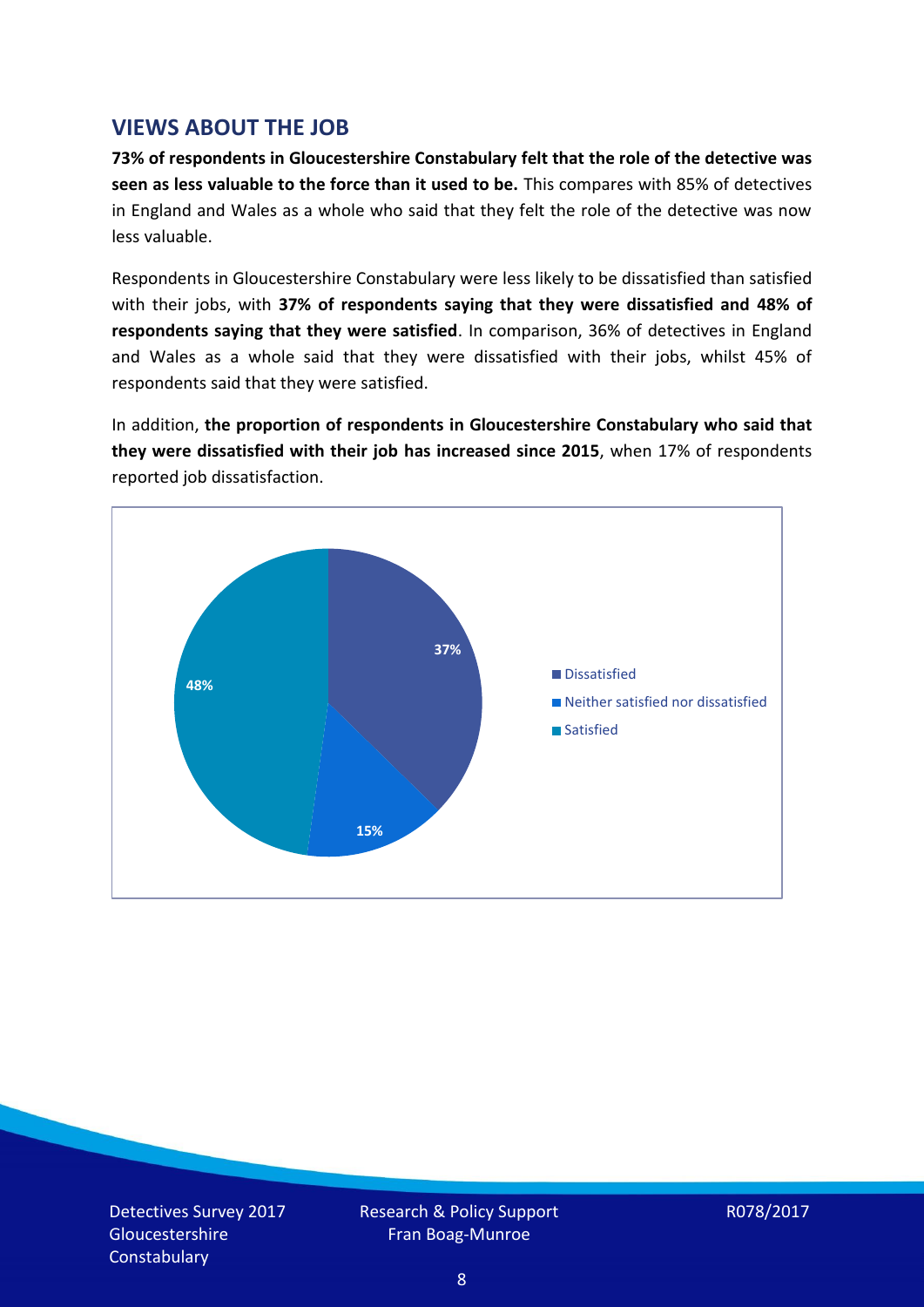## **TRAINING AND CONTINUOUS PROFESSIONAL DEVELOPMENT**

**55% of respondents in Gloucestershire Constabulary said that they had difficulties securing specific training opportunities**. This has increased since 2015, when 46% of respondents in Gloucestershire Constabulary reported difficulties securing specific training opportunities.

The proportion of respondents in Gloucestershire Constabulary who said that they had difficulties securing training opportunities is higher than the national average, where this year 51% of detectives said that they had difficulties securing training.

In addition, **46% of respondents in Gloucestershire Constabulary said that they were rarely given enough time to stay up-to-date with the latest developments in their area of work**. This compares to 56% of respondents in England and Wales as a whole. This proportion is higher than in 2015, when 36% of respondents in Gloucestershire Constabulary said that they rarely had enough time to keep up-to-date with the latest developments.

| Are you given enough time<br>to stay up-to-date with the<br>latest developments in your<br>area of work? | Gloucestershire<br><b>Constabulary</b> | <b>England and Wales</b> |
|----------------------------------------------------------------------------------------------------------|----------------------------------------|--------------------------|
| <b>Rarely</b>                                                                                            | 46%                                    | 56%                      |
| <b>Sometimes</b>                                                                                         | 49%                                    | 41%                      |
| <b>Always</b>                                                                                            | 5%                                     | 4%                       |

A list of reasons why respondents in Gloucestershire Constabulary said that they were not able to stay up-to-date with the latest developments in their field can been found in the table below.

| It is difficult to stay up-to-date with the latest Gloucestershire<br>developments in my field because | <b>Constabulary</b> | <b>England</b><br>and Wales |
|--------------------------------------------------------------------------------------------------------|---------------------|-----------------------------|
| I have too many competing priorities                                                                   | 76%                 | 79%                         |
| There is no time set aside by my management for study                                                  | 79%                 | 76%                         |
| There are not enough officers to cover my day-to-day work<br>for me to attend relevant training        | 73%                 | 76%                         |

Detectives Survey 2017 **Gloucestershire Constabulary**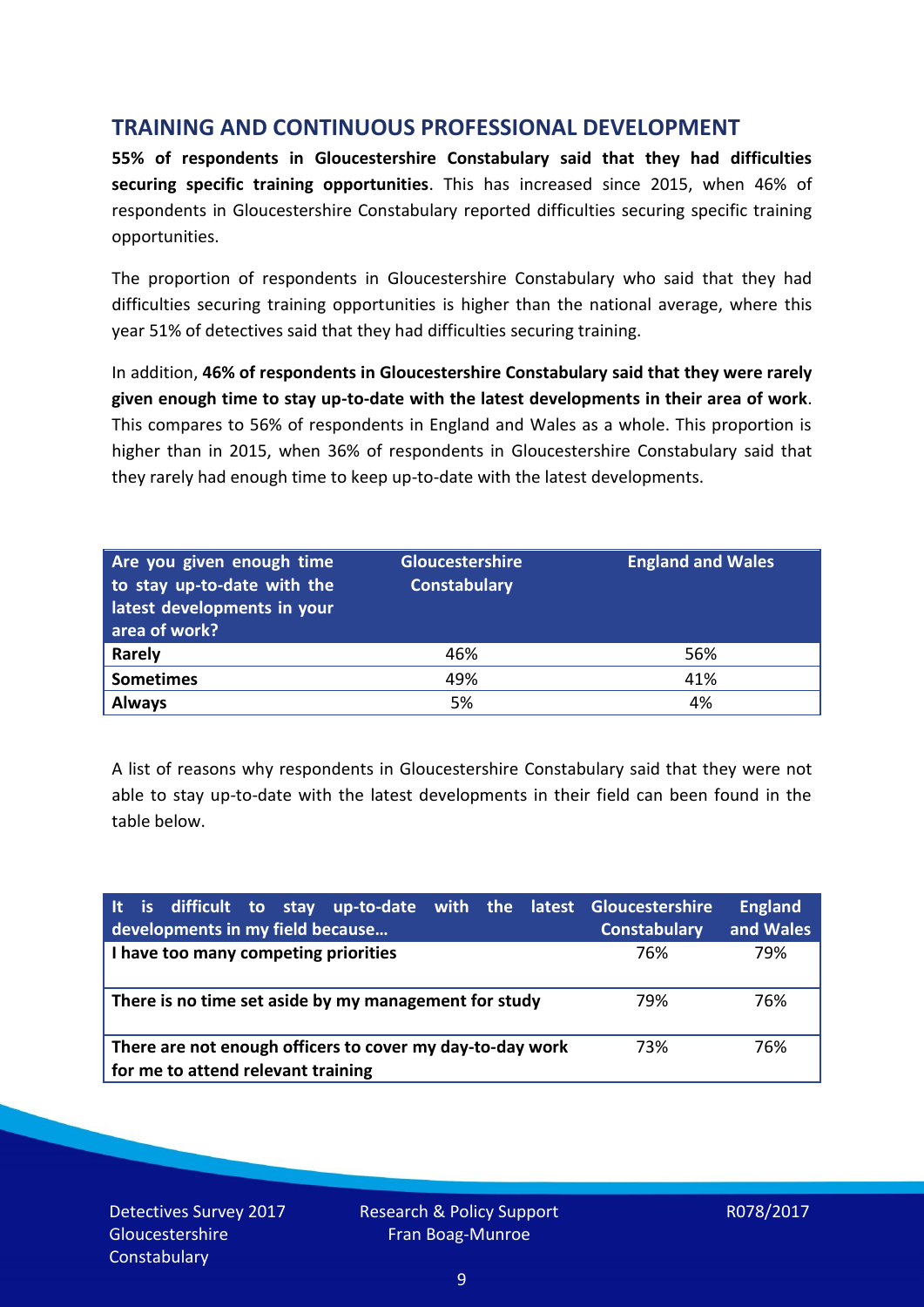| My workload is too high                                                                  | 73% | 76% |
|------------------------------------------------------------------------------------------|-----|-----|
| I have too many other commitments                                                        | 66% | 75% |
| The online learning package provided by NCALT is poorly<br>delivered                     | 67% | 73% |
| There are not enough formal training days                                                | 76% | 72% |
| I am too tired at the end of the day                                                     | 70% | 71% |
| Access to knowledge management systems that help<br>communicate new developments is poor | 30% | 51% |
| There is a lack of training staff                                                        | 34% | 46% |
| There is no appropriate training available                                               | 31% | 44% |

# **ATTRACTION AND RETENTION**

**21% of respondents in Gloucestershire Constabulary said that they would not change their career path, whilst 15% couldn't think of any job they would prefer**. 9% of respondents said that they would like to change their posting but remain a police officer.

In comparison, 18% of respondents in Gloucestershire Constabulary said that they would like to change jobs and stop being a police officer, 27% said that they would take any other job but with similar earnings and benefits, and 10% would quit immediately if they could find something else to do.

**The proportion of respondents in Gloucestershire Constabulary who said that they would quit immediately if they could find something else to do has increased since 2015**, when 7% of respondents said that they would quit immediately if they could.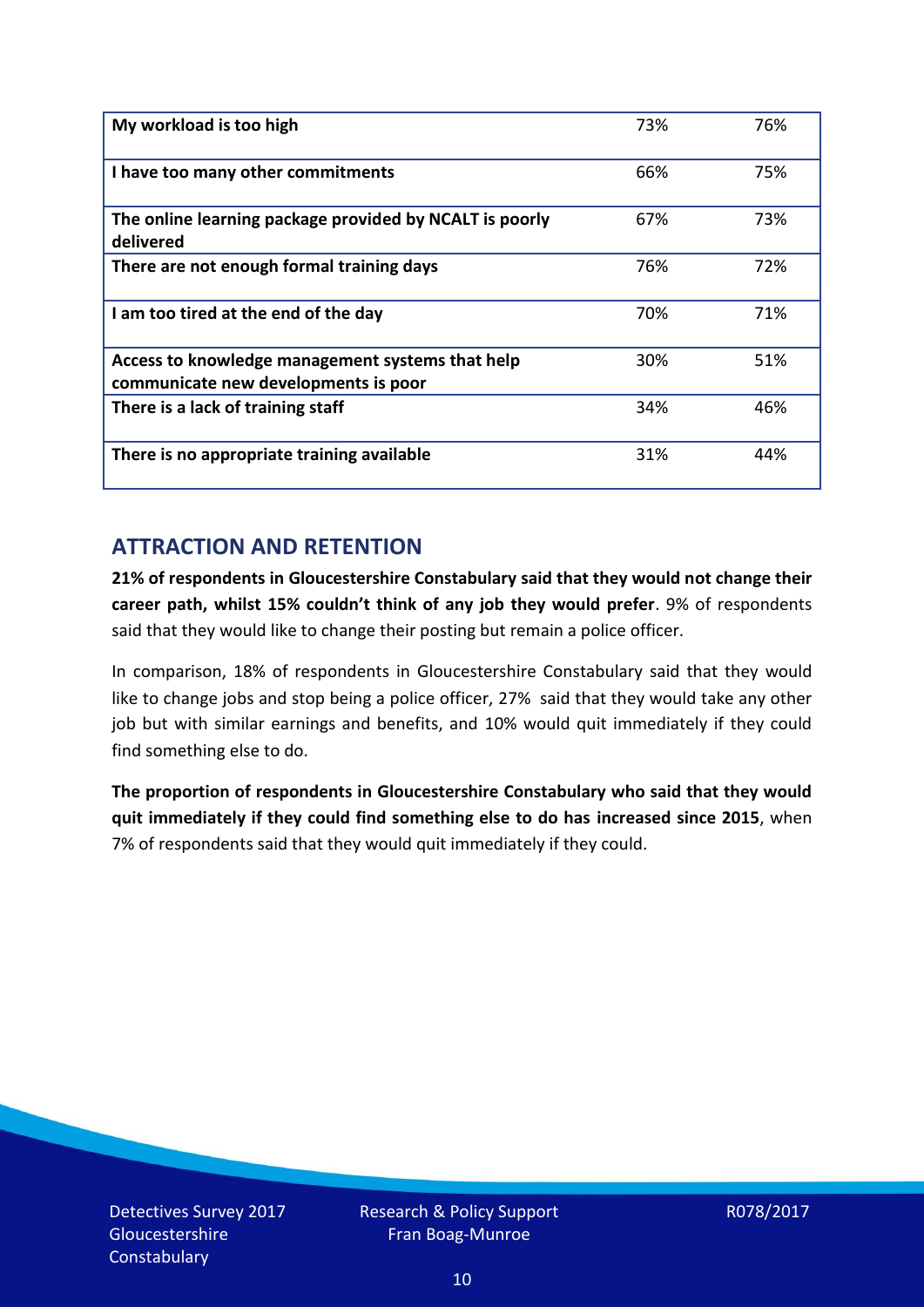|                                                                            | <b>Gloucestershire</b><br><b>Constabulary</b> | <b>England and Wales</b> |
|----------------------------------------------------------------------------|-----------------------------------------------|--------------------------|
| I would not change my<br>career path                                       | 21%                                           | 22%                      |
| I can't think of any job I<br>would prefer                                 | 15%                                           | 14%                      |
| I would like to change my<br>posting but remain a police<br>officer        | 9%                                            | 14%                      |
| I would like to change my<br>job and stop being a police<br>officer        | 18%                                           | 14%                      |
| I would take almost any<br>other job with similar<br>earnings and benefits | 27%                                           | 26%                      |
| I would quit immediately if I<br>could find something else to<br>do        | 10%                                           | 10%                      |